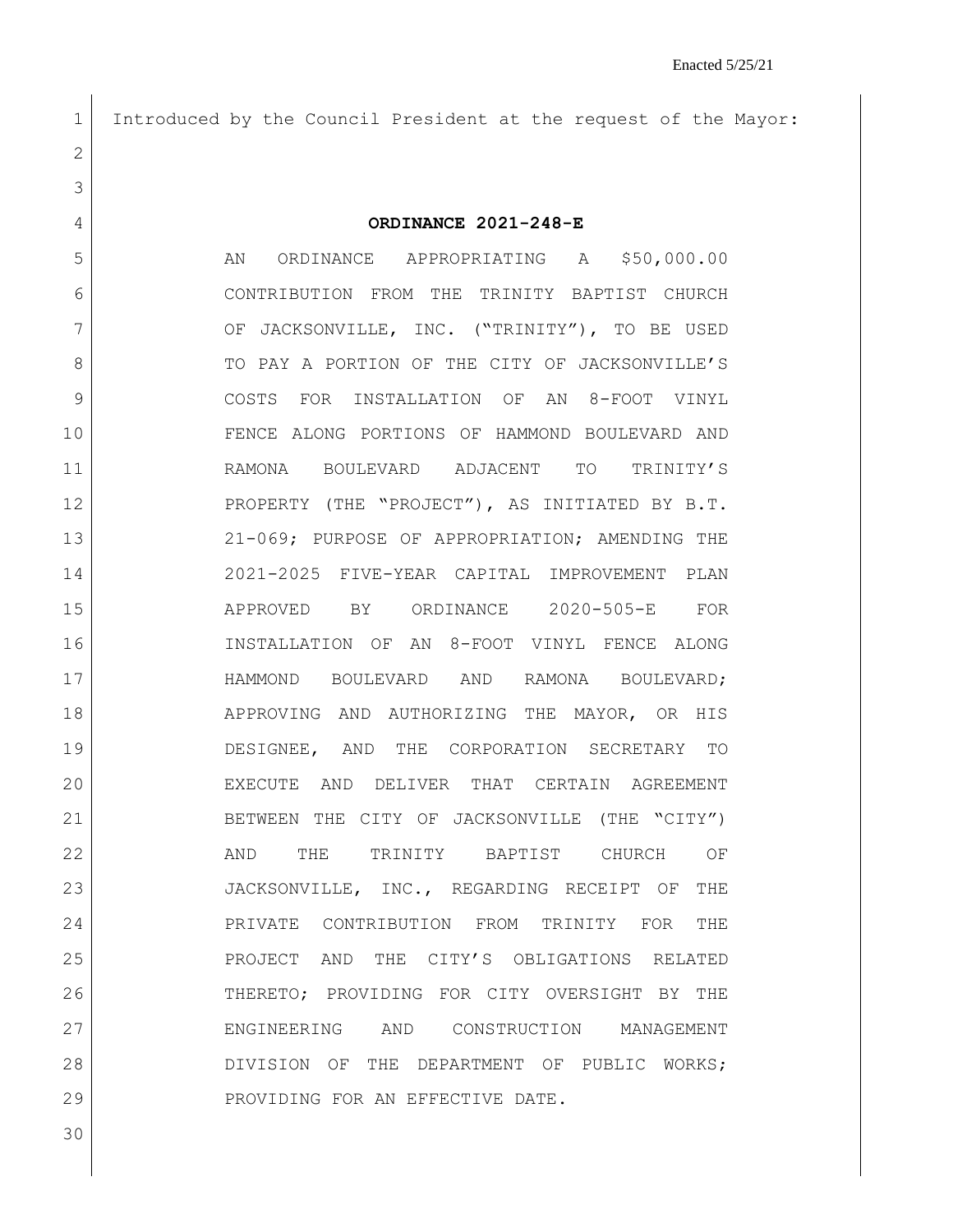**BE IT ORDAINED** by the Council of the City of Jacksonville: **Section 1. Appropriation.** For the 2020-2021 fiscal year, within the City's budget, there is hereby appropriated the indicated sum from the account(s) listed in subsection (a) to the 5 account(s) listed in subsection (b): (B.T. 21-069, attached hereto as **Exhibit 1** and incorporated herein by this reference)**:** 8 (a) Appropriated from: See B.T. 21-069 \$50,000.00 10 (b) Appropriated to: 11 See B.T. 21-069 \$50,000.00 12 (c) Explanation of Appropriation: 13 The funding above is a private financial contribution 14 from Trinity to pay a portion of the City's costs for installation of an 8-foot vinyl fence on Hammond Boulevard ("Blvd.") and Ramona Blvd. adjacent to 17 Trinity's property. **Section 2. Purpose**. The purpose of the appropriation in

 Section 1 is to allocate a private contribution from Trinity to the City to pay a portion of the City's costs for the Project. The City will have sole authority and responsibility for the planning, design, engineering and construction of the Project. Following completion of the Project, the City will issue a revocable permit to Trinity pursuant to which Trinity will own, operate and maintain 25 the Project in perpetuity.

 **Section 3. Capital Improvement Plan Amendment.** Ordinance 2020-505-E, adopting the 2021-2025 Five-Year Capital Improvement Plan (the "CIP") for the City and certain of its independent agencies, is hereby amended to provide funding for the Project, as more fully described in the Project Information Sheet, attached hereto as **Exhibit 2** and incorporated herein by this reference. The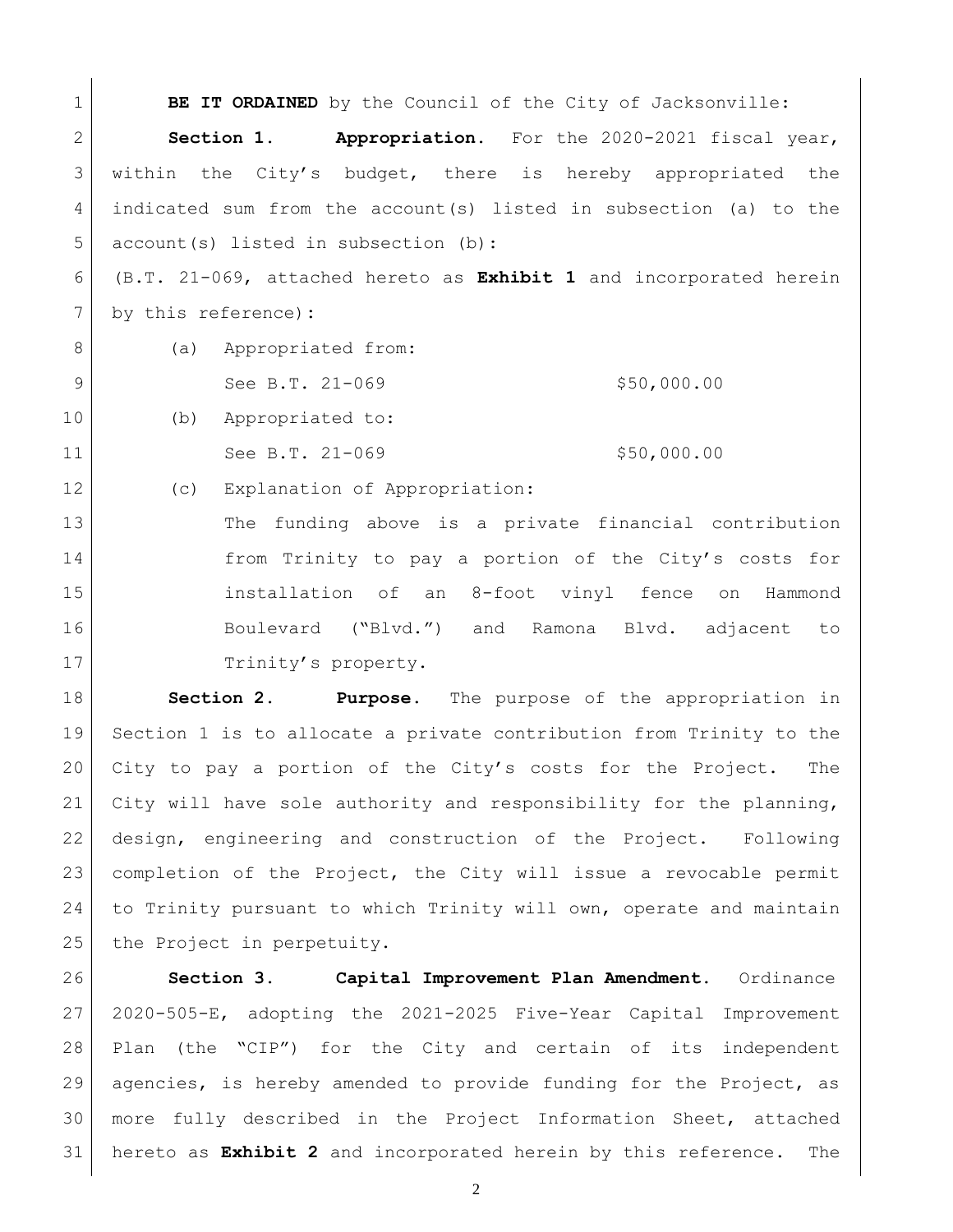City Council finds that the deferral of this amendment of the CIP until the next annual budget and CIP review will be detrimental to the best interests of the community because such deferral will result in unnecessary delay of infrastructure construction. Pursuant to Section 122.605(c), *Ordinance Code*, enactment of this Ordinance requires the affirmative vote of two-thirds of the City Council members present at the meeting because of the CIP amendment set forth in this section. This Ordinance shall constitute an 9 amendment to Ordinance 2020-505-E. In all other respects, the Five-Year Capital Improvement Plan approved by Ordinance 2020-505-E 11 | shall remain unchanged and continue in full force and effect.

 **Section 4. Approval and Authorization to Execute Agreement.** There is hereby approved, and the Mayor, or his designee, and the Corporation Secretary are hereby authorized to 15 execute and deliver, for and on behalf of the City, that certain Agreement Between the City of Jacksonville and The Trinity Baptist Church of Jacksonville, Inc. (the "Agreement"), in substantially the same form as has been placed **On File** with the Office of Legislative Services. Pursuant to the Agreement, Trinity will provide a private contribution of \$50,000.00 to the City for the Project, payable as a lump sum on the effective date of the Agreement. The City's obligation to complete the Project is contingent upon the Florida Department of Transportation's completion of interchange improvements at Interstate 10 and Hammond Blvd. The City will be responsible for any additional costs to complete the Project that exceed Trinity's contribution. The Agreement expires upon completion of the Project.

 **Section 5. Oversight Department.** The Engineering and Construction Management Division of the Department of Public Works shall oversee the Project.

**Section 6. Effective Date.** This Ordinance shall become